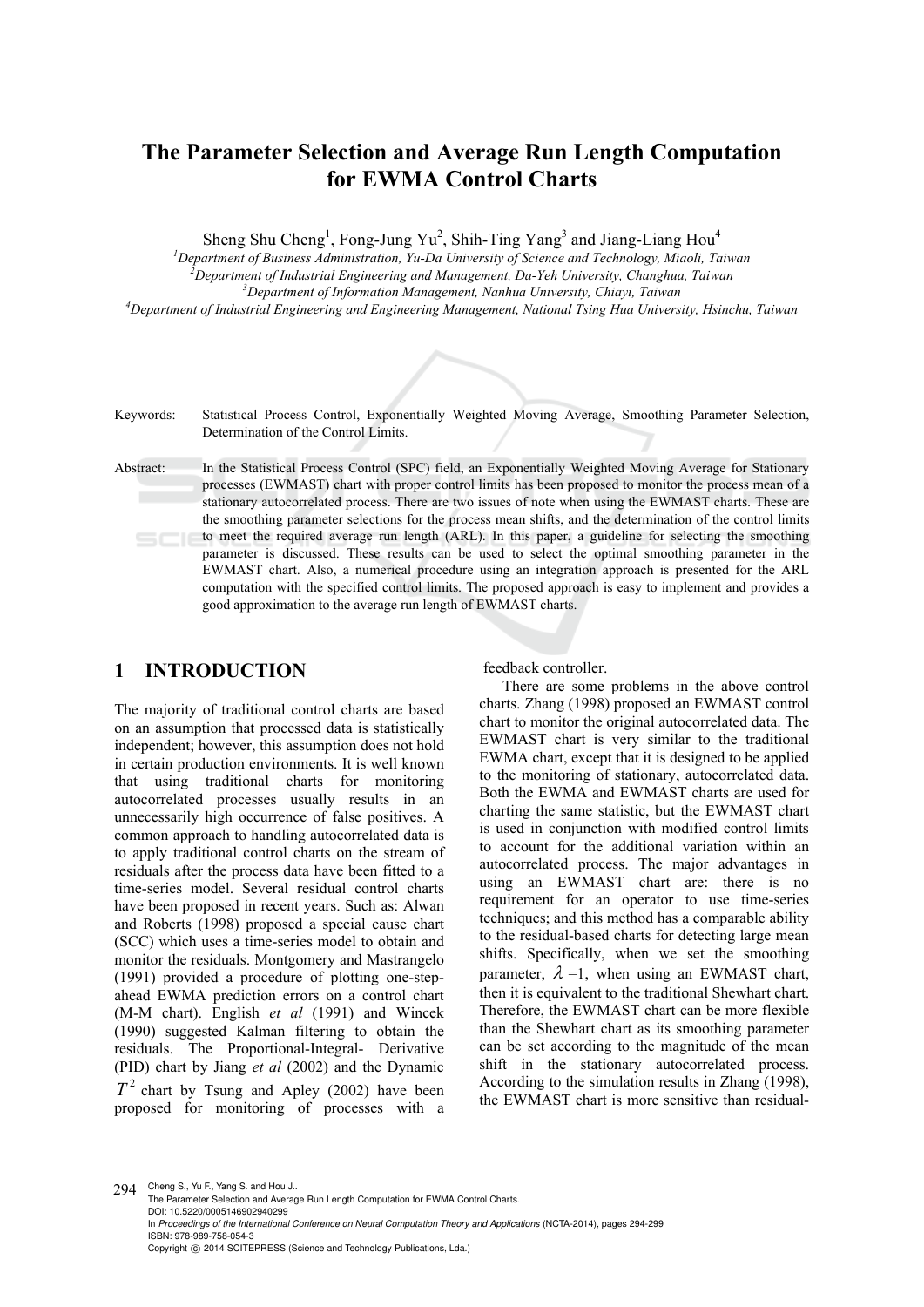based charts for positive autocorrelated data. For negative autocorrelated data, the performance of the EWMAST chart is still superior, but is not as significant as the positively correlated cases.

Regarding the selection of an optimal smoothing parameter for the EWMAST chart, Zhang's (2000) suggestion was to set the smoothing parameter  $\lambda$  equal 0.2 for most applications, and provided the ARLs for many autocorrelated processes. In general, the simulation technique is rather costly, especially in the case of on-target analysis. Therefore, it is not a suitable approach when investigating the ARL performance in practical applications.

In order to set the parameters of EWMAST charts more easily, a computing algorithm is presented and tabulated parameters, which yield the shortest outof-control ARL for EWMAST charts, are provided in this article.

# **2 DESCRIPTION OF THE EWMAST CHART**

To illustrate the autocorrelated process, we consider the important case of monitoring the process mean  $\mu_0$  of a stationary AR(1) process and defined as:

$$
X_t - \mu_0 = \phi \left( X_{t-1} - \mu_0 \right) + e_t, t = 1, 2, \dots \tag{1}
$$

where  $\{X_t\}$  represents the process output,  $|\phi| < 1$  is a constant representing the stationary process, and  ${e_t}$  is a normally distributed white noise with finite variance,  $\sigma_e^2$ . The EWMAST chart is constructed by charting the EWMA control statistic under the stationary process. The chart statistic  $Z_t$  is defined as:

$$
Z_t = (1 - \lambda)Z_{t-1} + \lambda X_t, \quad t = 1, 2, \dots,
$$
 (2)

where  $Z_0 = \mu_0$  is the on-target process mean, and  $\lambda$ is a smoothing parameter within the range  $(0 < \lambda \le 1)$ . Assume the process  $\{X_t\}$  with stationary variance  $\sigma_X^2$  undergoes a single assignable cause that shifts the process mean to  $\mu_t = \mu_0 + \delta \sigma_X$  at time *t*. To monitor  $\{\mu_t\}$ , a plot of  $Z_t$  is made by selecting suitable values of the smoothing parameter  $\lambda$  and the width of the control limits  $\mu_0 \pm L \sigma_{Z_t}$ , where  $L > 0$ . The parameter *L* serves as a width adjustment for control limits to meet the required in-control ARL. Zhang (1998) indicates that the control statistic  $Z_t$  has variance:

l

$$
\sigma_{z_t}^2 = \frac{\lambda}{2 - \lambda} \sigma_x^2 \begin{cases} 1 - (1 - \lambda)^{2t} + \\ 2 \sum_{k=1}^{t-1} \rho(k)(1 - \lambda)^k [1 - (1 - \lambda)^{2(t-k)}] \\ 1 - (1 - \lambda)^{2(t-k)} \end{cases}
$$
 (3)

where  $\rho(k)$  is the autocorrelation function of  $\{X_t\}$ 

at time lag k, and  $\rho(k)$  can simplify to  $\phi^k$  for the AR(1) processes. The limiting value of the variance of  $Z_t$  in equation (3) as  $t$  increases to infinity is given in (4):

$$
\sigma_z^2 = \frac{\lambda}{2-\lambda} \sigma_x^2 \left\{ 1 + 2 \sum_{k=1}^{\infty} \rho(k) (1-\lambda)^k \right\}
$$
 (4)

Hence, the control limits are taken to be:

$$
\begin{cases}\nLCL = \mu_0 - L\sigma_z \\
UCL = \mu_0 + L\sigma_z.\n\end{cases} (5)
$$

# **3 DESIGN OF THE EWMAST NEW CHART**

Constructing an EWMAST chart requires the specification of  $\lambda$  and the constant *L*. In general, the choice of parameters  $(\lambda, L)$  is based on a compromise for certain statistic or economic constraints. It is well known that small values of  $\lambda$ are better for detecting small shifts in the mean and large values of  $\lambda$  are better for detecting large shifts. Although the suggestion for designing the EWMAST smoothing parameter ( $\lambda = 0.2$ ) by Zhang (1998) is given in practical terms, there remain multiple issues that have not been clearly specified. The  $\lambda = 0.2$  can only be viewed as a heuristic suggestion when the magnitude of the shift is unknown. Another concern is that Zhang's suggestion does not consider the in-control ARL.

To select optimal parameters  $\lambda$  and  $L$  for an EWMAST chart, an extensive simulation, with 10,000 runs per parameter setting, was implemented. Thus, the standard deviation of the ARL estimation error is less than 1% of the actual ARL. For each simulation run, the  ${e_t}$  are generated as an independent sequence of random numbers, based upon the standard normal distribution utilized in the IMSL<sup>®</sup> software (1989). The value of  $\{X_t\}$  is generated from equation (1). The charting statistic is calculated via equation (2), with  $Z_0$  initialized at 0 and terminated when  $Z_t$  exceeds the control limits.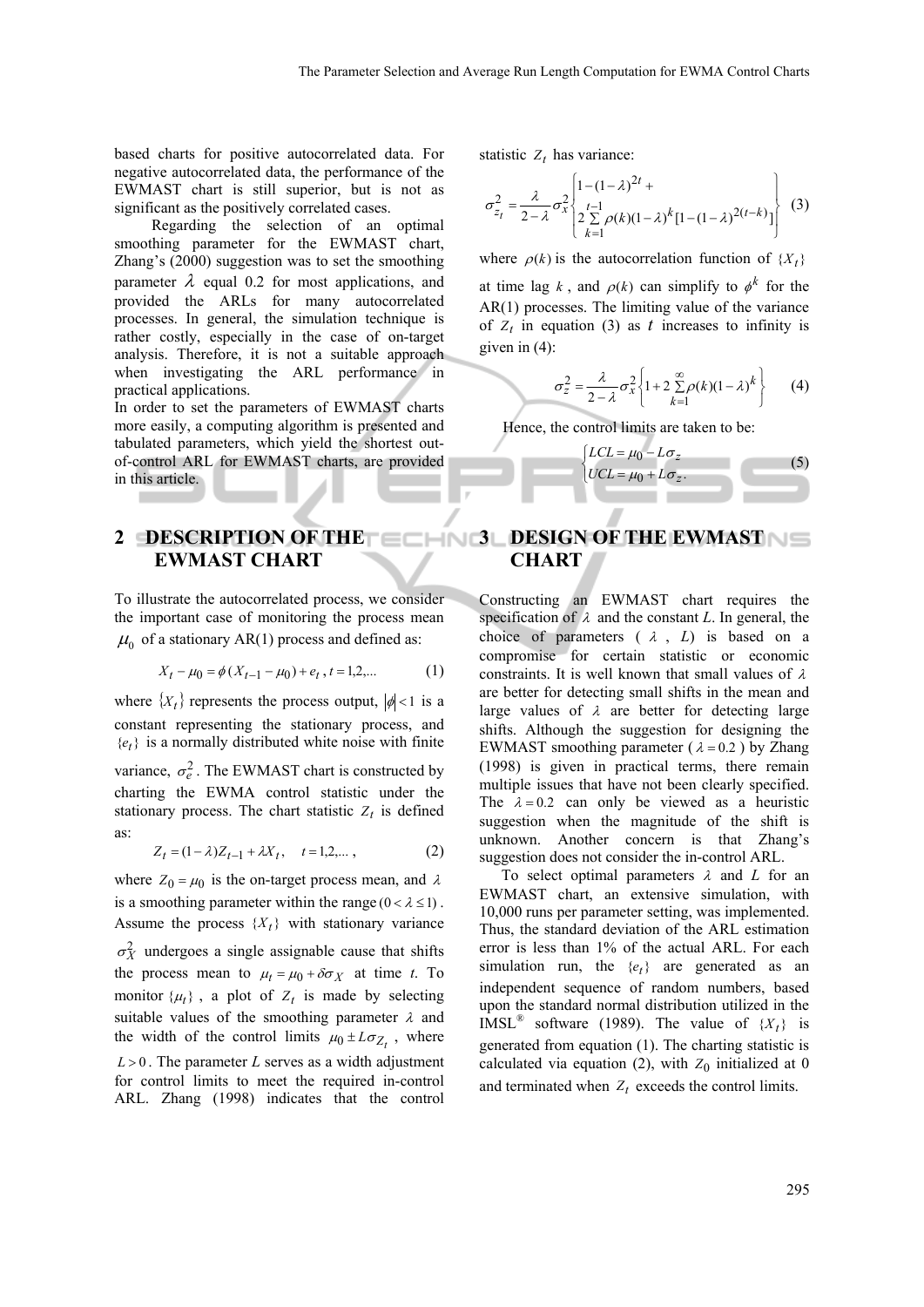|        | $\delta = 0.5$   |                |            |                           |        | $\delta = 1.5$   |           |                |                           |  |
|--------|------------------|----------------|------------|---------------------------|--------|------------------|-----------|----------------|---------------------------|--|
| $\phi$ | ARL <sub>0</sub> | $\lambda$      | ${\cal L}$ | $\text{ARL}_{\text{min}}$ | $\phi$ | ARL <sub>0</sub> | $\lambda$ | ${\cal L}$     | $\text{ARL}_{\text{min}}$ |  |
| 0.25   | 100              | 0.05           | 1.815      | 23.36                     | 0.25   | 100              | 0.3       | 2.388          | 5.28                      |  |
|        | 370              | $0.05\,$       | 2.432      | 37.99                     |        | 370              | 0.2       | 2.800          | 7.21                      |  |
|        | 500              | 0.05           | 2.555      | 41.90                     |        | 500              | 0.2       | 2.903          | 7.68                      |  |
|        | 1000             | 0.05           | 2.828      | 52.42                     |        | 1000             | $0.2\,$   | 3.133          | 8.83                      |  |
| 0.50   | 100              | 0.05           | 1.730      | 32.40                     | 0.50   | 100              | 0.2       | 2.185          | 7.42                      |  |
|        | 370              | 0.05           | 2.356      | 58.17                     |        | 370              | 0.2       | 2.714          | 10.93                     |  |
|        | 500              | 0.05           | 2.483      | 65.72                     |        | 500              | 0.1       | 2.670          | 11.73                     |  |
|        | 1000             | 0.05           | 2.759      | 87.24                     |        | 1000             | 0.1       | 2.925          | 13.59                     |  |
| 0.75   | $100\,$          | 0.05           | 1.585      | 49.05                     | 0.75   | 100              | 0.2       | 2.013          | 11.92                     |  |
|        | 370              | 0.05           | 2.230      | 104.07                    |        | 370              | 0.1       | 2.410          | 19.14                     |  |
|        | 500              | 0.05           | 2.358      | 121.86                    |        | 500              | $0.1\,$   | 2.532          | 21.01                     |  |
|        | 1000             | 0.05           | 2.641      | 177.68                    |        | 1000             | 0.05      | 2.641          | 25.44                     |  |
| 0.90   | 100              | 0.05           | 1.372      | 68.04                     | 0.90   | 100              | $1.0\,$   | 2.185          | 17.24                     |  |
|        | 370              | 0.05           | 2.041      | 176.47                    |        | 370              | 0.05      | 2.041          | 35.88                     |  |
|        | 500              | 0.05           | 2.175      | 217.04                    |        | 500              | 0.05      | 2.175          | 40.07                     |  |
|        | 1000             | 0.05           | 2.470      | 349.61                    |        | 1000             | 0.05      | 2.470          | 51.46                     |  |
|        |                  | $\delta = 2.5$ |            |                           |        |                  |           | $\delta = 3.0$ |                           |  |
| $\phi$ | ARL <sub>0</sub> | $\lambda$      | $\cal L$   | $ARL_{min}$               | $\phi$ | ARL <sub>0</sub> | $\lambda$ | ${\cal L}$     | $ARL_{min}$               |  |
| 0.25   | $100\,$          | $0.8\,$        | 2.552      | 2.25                      | 0.25   | 100              | $1.00\,$  | 2.570          | 1.60                      |  |
|        | 370              | $0.5\,$        | 2.954      | 3.04                      |        | 370              | $0.70\,$  | 2.976          | 2.12                      |  |
|        | 500              | 0.5            | 3.041      | 3.22                      |        | 500              | 0.70      | 3.071          | 2.25                      |  |
|        | 1000             | 0.4            | 3.230      | 3.63                      |        | 1000             | 0.70      | 3.284          | 2.59                      |  |
| 0.50   | 100              | $1.0\,$        | 2.538      | 2.67                      | 0.50   | 100              | 1.00      | 2.538          | 1.72                      |  |
|        | 370              | $0.5\,$        | 2.887      | 4.13                      |        | 370              | 1.00      | 2.980          | 2.52                      |  |
|        | 500              | 0.5            | 2.985      | 4.45                      |        | 500              | 1.00      | 3.071          | 2.76                      |  |
|        | 1000             | 0.4            | 3.173      | 5.18                      |        | 1000             | 0.80      | 3.259          | 3.41                      |  |
| 0.75   | $100\,$          | $1.0\,$        | 2.430      | 3.30                      | 0.75   | 100              | $1.00\,$  | 2.430          | 1.95                      |  |
|        | 370              | $1.0\,$        | 2.903      | 5.97                      |        | 370              | 1.00      | 2.903          | 3.19                      |  |
|        | 500              | $1.0\,$        | 3.000      | 6.79                      |        | 500              | 1.00      | 3.000          | 3.59                      |  |
|        | 1000             | 0.3            | 3.008      | 8.92                      |        | 1000             | 1.00      | 3.218          | 4.68                      |  |
| 0.90   | $100\,$          | $1.0\,$        | 2.185      | 4.02                      | 0.90   | 100              | 1.00      | 2.185          | 2.16                      |  |
|        |                  |                |            |                           |        |                  |           |                |                           |  |
|        | 370              | $1.0\,$        | 2.711      | 8.54                      |        | 370              | 1.00      | 2.711          | 4.18                      |  |
|        | 500              | $1.0\,$        | 2.821      | 10.03                     |        | 500              | $1.00\,$  | 2.821          | 4.89                      |  |

Table 1: Optimal EWMAST control schemes.

The same program was used for an out-of-control ARL with a mean shift  $\delta \sigma_X$  added to  $\{X_t\}$  at time *t* =1. The design of an EWMAST chart consists of the selection of charting parameters  $(\lambda, L)$  that satisfy certain  $\phi$ ,  $\delta$ , and in-control ARL. For most practical purposes, Table I show the particular values of  $\lambda$  and  $L$  on the EWMAST chart for

certain  $\phi$  ( $\phi = 0.25, 0.5, 0.75$  and 0.9) to provide the required in-control ARLs ( $ARL<sub>0</sub> = 100$ , 370, 500 and 1000).

Table I shows that, as we expected, when  $\phi$  =0.25 and ARL<sub>0</sub>=100 the optimal  $\lambda$  value is 0.3 for detecting a 1.5- $\sigma_X$  shift; and  $\lambda = 0.8$  is optimal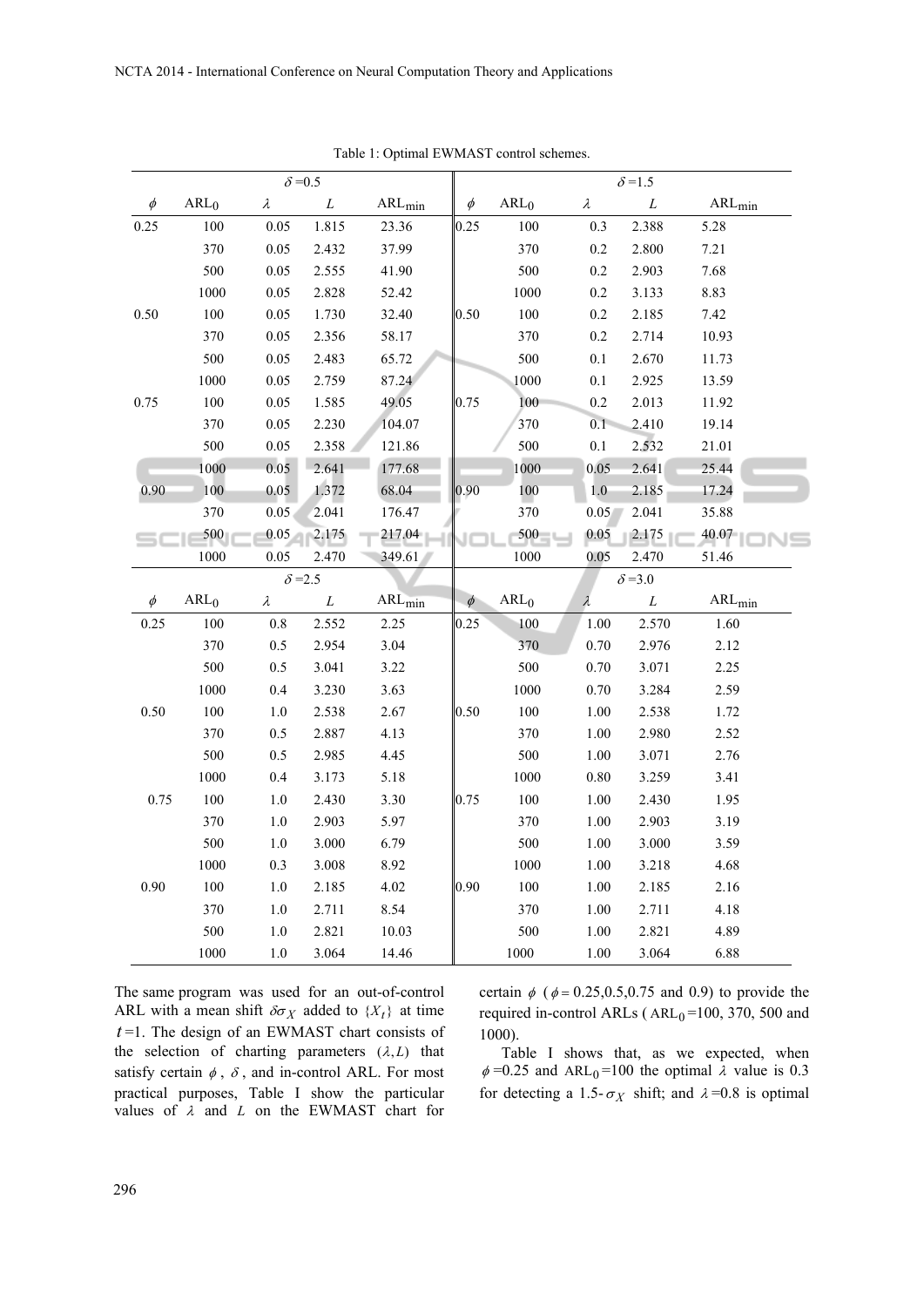for detecting a 2.5-  $\sigma_X$  shift, but in the case of  $\phi$  =0.25 and ARL<sub>0</sub>=500 the optimal  $\lambda$  value is 0.2 for detecting a 1.5- $\sigma_X$  shift and  $\lambda = 0.5$  for a 2.5- $\sigma_X$  shift. This phenomenon is the same as which occurs in EWMA charts that have been studied by Lucas and Saccucci (1990). Another test, with specified  $ARL_0 = 370$  and a three-  $\sigma_X$  shift determined that the optimal value of  $\lambda$  is 0.7 for  $\phi$  =0.25, but the optimal value of  $\lambda$  is 1.0 for  $\phi$  =0.75. Therefore, the optimal  $\lambda$  of an EWMAST chart may be affected by the different values of  $\phi$ , the magnitude of the mean shift ( $\delta \sigma_X$ ) and the incontrol average run length ( $ARL<sub>0</sub>$ ).

The optimal  $\lambda$  values should be dependent on the magnitude of the mean shift, the autoregressive parameter, and the in-control average run length. This is helpful for the operator to set an appropriate value of  $\lambda$  when an EWMAST chart is chosen to monitor a stationary process. The following steps are recommended as guidelines for designing an optimal EWMAST chart.

- Step 1. First, specify the desired in-control  $ARL<sub>0</sub>$ , the autocorrelation coefficient  $\phi$ , and decide upon the smallest process mean shift, in terms of  $\delta \sigma_X$ , that must be rapidly detected..
- Step 2. Next, select the optimal parameters  $(\lambda, L)$ from Table I.
- Step 3. Finally, evaluate the entire ARL performance for this EWMAST chart to determine whether the chart provides suitable protection against other shifts.

# **4 THE NUMERICAL PROCEDURE FOR FINDING THE ARL OF THE EWMAST CHART**

In this section, a numerical procedure is presented for the investigation of the ARL of EWMAST charts. Knowledge of the run length is important and permits us to illustrate the performance of a chart in terms of average run length. In general, since the run length of a chart is a nonnegative, random, integer variable, chart performance can be evaluated by averaging:

$$
ARL = E(RL) = \sum_{k=0}^{\infty} k \times p(RL = k)
$$
 (6)

In the iid case, a traditional Shewhart chart can be easily calculated. The  $p(RL = k)$  are evaluated directly and summed to obtain the ARL. However, in charting procedures that use recursive charting statistics, such as EWMA charts and CUSUM charts, equation (6) is not easily evaluated. In this situation, equation (6) can be rewritten as:

$$
ARL = \sum_{k=0}^{\infty} p(RL > k) = \sum_{k=0}^{\infty} P_k . \tag{7}
$$

Let the random variable *N* be the time of the first passage of the process  $\{Z_t\}$  exceeding the control limits given by equation (5). The probability of an in-control process at time *k* , given the initial condition  $Z_0$  (*LCL*  $\leq Z_0 \leq UCL$ ), is written as:

$$
P_k = p(RL > k) = P_{k-1} \times r_k, \qquad (8)
$$

where  $P_0 = 1.0$ , and  $r_k$  is the shrink ratio of  $P_k$ relative to  $P_{k-1}$ . By using equation (8) to establish a recursive formulation for the probability of a ruined problem, the average run lengths can be found by directly summing the  $P_k$  terms. These computations demonstrate the behavior of run length distributions over various AR(1) parameters.

To investigate the behavior of  $P_k$  and  $r_k$ , our analysis shows that there is a linear relationship between  $P_k$  and  $r_k$  with increasing  $k$ .

The following steps constitute the ARL computation method for an EWMAST chart applied to the AR(1) process.

- *Step 1.* Given  $\lambda$  and *L* values, and letting  $k$  be the time index, set  $k = 1$  as the beginning of the process;
- *Step 2.* Calculate the  $\sigma_{z_k}^2$  using equation (3) for each  $k$ , if  $k \ge 2$ , and also calculate  $Cov(Z_i, Z_j)$  for  $1 \leq i, j \leq k$  using the equation (A.3) in Zhang's (1998) studies ;
- *Step 3.* Use Alan's (1998) algorithm to find the probability of  $p(RL > k)$ ;

Step 4. Find the shrink ratio of 
$$
r_k = \frac{p(RL > k)}{p(RL > k - 1)}
$$
;

Step 5. Collect 
$$
r_1, r_2, ..., r_k
$$
, if  $\{r_k\}$  is converging  
to a constant  $p$  or  $p(RL > k) \le 10^{-5}$ ; then,  
set  $k = N$  and go to Step 6; otherwise, set  
 $k = k + 1$  and go to Step 2;

*Step 6.* Compute

$$
ARL \approx \sum_{i=0}^{N-1} P(RL > i) + \left(\frac{P_N}{1-p}\right).
$$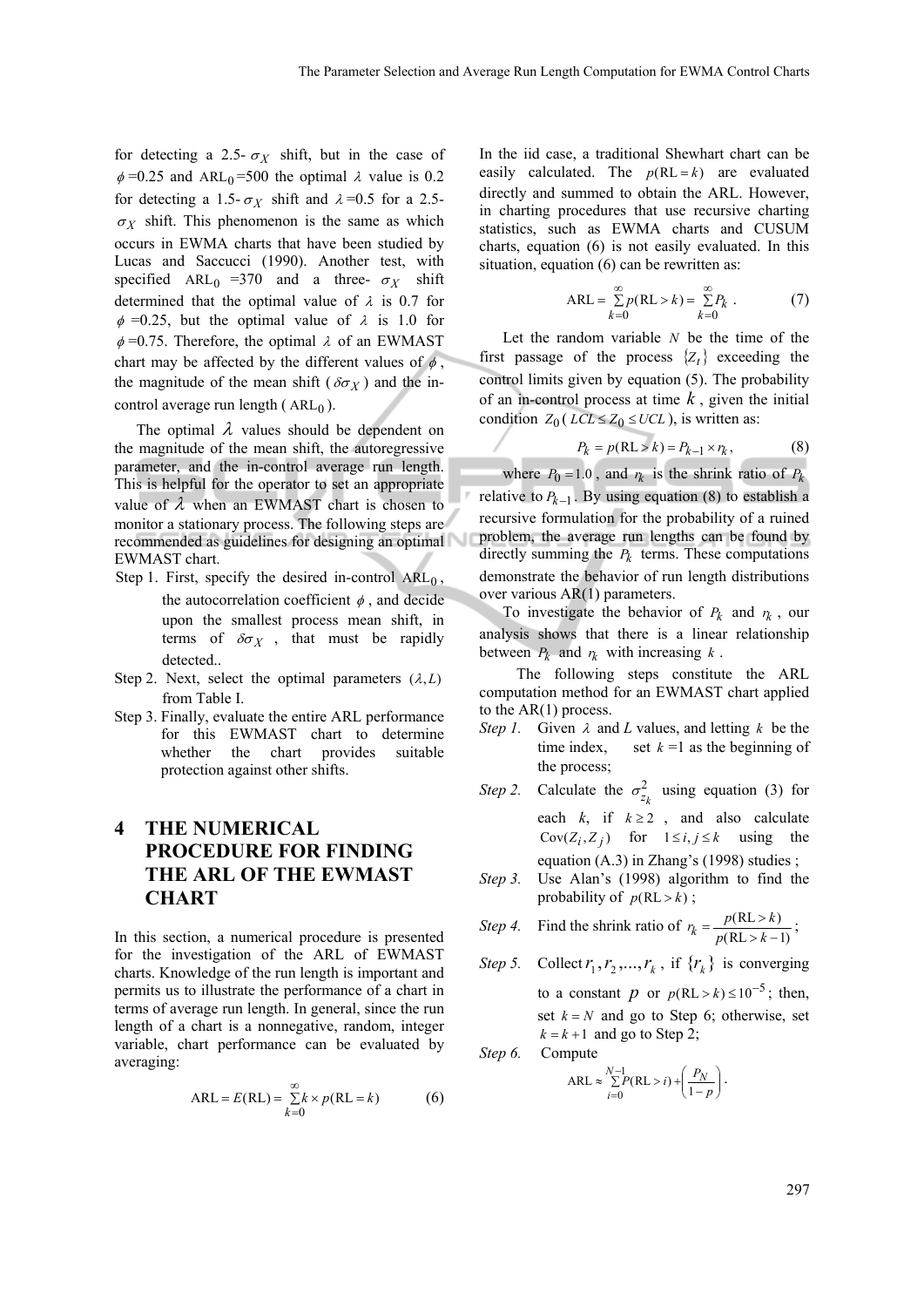|                      |                  |                             |        | r.d.                   |  |  |
|----------------------|------------------|-----------------------------|--------|------------------------|--|--|
| $(\phi, L)$          | shift            | (2) <sup>b</sup><br>$(1)^a$ |        | $=[(1)-(2)]/(2)*100\%$ |  |  |
| $\phi$ =0.25, L=2.80 | $\overline{0.0}$ | 373.41                      | 379.49 | $-1.60%$               |  |  |
|                      | 0.5              | 56.31                       | 56.57  | $-0.46%$               |  |  |
|                      | 1.0              | 14.72                       | 14.74  | $-0.14%$               |  |  |
|                      | 2.0              | 4.676                       | 4.68   | $-0.09%$               |  |  |
|                      | 3.0              | 2.797                       | 2.73   | 2.45%                  |  |  |
| $\phi$ =0.50, L=2.72 | $0.0\,$          | 378.15                      | 372.43 | 1.54%                  |  |  |
|                      | 0.5              | 88.97                       | 86.28  | 3.12%                  |  |  |
|                      | 1.0              | 24.29                       | 23.22  | 4.61%                  |  |  |
|                      | 2.0              | 6.580                       | 6.33   | 3.95%                  |  |  |
|                      | 3.0              | 3.571                       | 3.50   | 2.03%                  |  |  |
| $\phi$ =0.75, L=2.59 | $0.0\,$          | 390.41                      | 378.90 | 3.04%                  |  |  |
|                      | 0.5              | 149.71                      | 146.07 | 2.49%                  |  |  |
|                      | 1.0              | 47.40                       | 45.45  | 4.29%                  |  |  |
|                      | 2.0              | 11.279                      | 10.80  | 4.44%                  |  |  |
|                      | 3.0              | 5.129                       | 5.03   | 1.97%                  |  |  |
| $\phi$ =0.90, L=2.43 | 0.0              | 423.87                      | 377.46 | 12.30%                 |  |  |
| sc                   | 0.5              | 228.02                      | 201.73 | 13.03%                 |  |  |
|                      | $1.0\,$          | 89.14                       | 82.62  | 7.89%                  |  |  |
|                      | 2.0              | 20.791                      | 19.26  | 7.95%                  |  |  |
|                      | 3.0              | 7.615                       | 7.09   | 7.40%                  |  |  |

Table 2: ARLs for the EWMAST chart applied to an AR(1) process with  $\varphi > 0$ .

<sup>a</sup> Computational results.<br><sup>b</sup> Zhang's (2000) simulation results

Table 3: ARLs for the EWMAST chart applied to an AR(1) process with  $\phi < 0$ .

| $(\phi, L)$                      | shift | $(2)^{b}$<br>$(1)^a$ |        | r.d.<br>$=[(1)-(2)]/(2)*100\%$ |
|----------------------------------|-------|----------------------|--------|--------------------------------|
| $\phi$ =-0.25, L=2.92            | 0.0   | 384.96               | 374.52 | 2.79%                          |
|                                  | 0.5   | 23.31                | 22.35  | 4.30%                          |
|                                  | 1.0   | 6.892                | 6.72   | 2.56%                          |
|                                  | 2.0   | 2.862                | 2.85   | 0.42%                          |
|                                  | 3.0   | 1.935                | 1.94   | $-0.26%$                       |
| $\phi$ =-0.50, L=2.94            | 0.0   | 366.15               | 374.90 | $-2.33%$                       |
|                                  | 0.5   | 14.056               | 13.97  | 0.62%                          |
|                                  | 1.0   | 4.840                | 4.64   | 4.31%                          |
|                                  | 2.0   | 2.239                | 2.27   | $-1.37\%$                      |
|                                  | 3.0   | 1.590                | 1.62   | $-1.85%$                       |
| $\phi$ =-0.75, L=2.94            | 0.0   | 347.80               | 375.88 | $-7.47%$                       |
|                                  | 0.5   | 8.010                | 8.25   | $-2.91%$                       |
|                                  | 1.0   | 3.319                | 3.38   | $-1.80%$                       |
|                                  | 2.0   | 1.704                | 1.78   | $-4.27%$                       |
|                                  | 3.0   | 1.291                | 1.24   | 4.11%                          |
| $\phi = -0.90, L = 2.90^{\circ}$ | 0.0   | 376.05               | 377.17 | $-0.30%$                       |
|                                  | 0.5   | 5.336                | 5.37   | $-0.63%$                       |
|                                  | 1.0   | 2.480                | 2.53   | $-1.98%$                       |
|                                  | 2.0   | 1.480                | 1.45   | 2.07%                          |
|                                  | 3.0   | 1.147                | 1.07   | 7.20%                          |